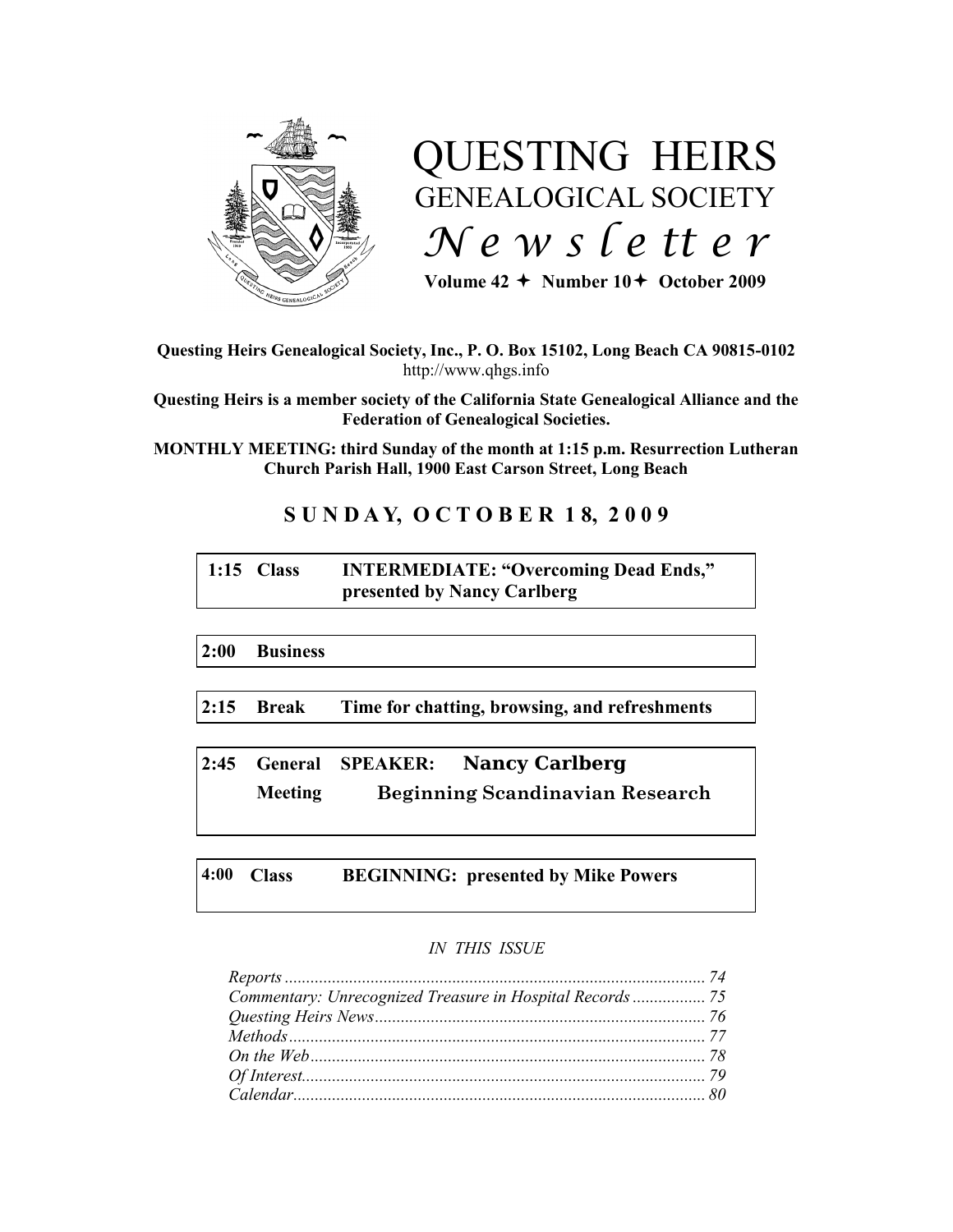*Page 74 Questing Heirs Genealogical Society Newsletter, Volume 42, Number 10 October 2009*

◘ ◘ ◘ ◘ ◘ ◘ ◘ ◘ ◘ ◘ ◘ ◘ ◘ ◘ ◘ ◘ ◘ ◘ ◘ ◘ ◘ ◘ ◘ ◘ ◘ ◘ ◘ ◘ ◘ ◘ ◘ ◘ ◘ ◘ ◘ ◘ ◘ ◘ ◘ ◘ ◘ ◘

## **O C T O B E R M E E T I N G**

## **SPEAKER: NANCY ELLEN CARLBERG**

Nancy is a former librarian, the author of many books, and a lecturer and genealogy teacher throughout Los Angeles and Orange counties. After five years as a hobby genealogist, she became a serious professional and has now been working in the field for well over thirty years. She worked as a researcher for the Alex Haley "Roots" project. For several years, she led the Orange County Genealogical Society research trip to Salt Lake City, Utah. She has traveled extensively throughout the United States, Great Britain and Europe doing research for herself and others.

**P O** Our speaker will be doing a doubleheader for us this month. For the Intermediate Class she will be talking about "Overcoming Dead Ends." This presentation is intended to give us ideas for new directions in our research—after we've tried the standard sources such as census records, vital records, and so forth.

> For the main program, Nancy's topic will be "Beginning Scandinavian Research." Since Scandinavian records are her specialty, this presentation should be very informative.

**S**

**T**

**R**

**R**

**E**



## **R E F R E S H M E N T S Georgie (Peterson) LYONS (562) 432-4908**

Thanks to our September hosts: Cynthia DAY-ELLIOTT Linda IVERS Jeanette JONES Penny NUGENT

Our October hosts will be: Laurie ANGEL Suzanne BOYLES Frances LIEBZEIT Cheryl TARDIF

#### **M E M B E R S H I P R E P O R T Terry HAMILTON (562) 596-9382**

SEPTEMBER MEETING ATTENDANCE Members: 39 Guests: 10

NEW MEMBERS—None

RENEWALS Please see page 76 for this month's renewals.

#### **F I N A N C I A L R E P O R T David WERTS (562) 431-7790**

| August Income                                | \$387.19   |
|----------------------------------------------|------------|
| <b>August Expenses</b>                       | \$545.64   |
| <b>Operating Balance</b>                     | \$6,950.52 |
| (Includes Priscilla Nielsen's \$5,000 gift.) |            |

NOTE: Submissions for the November 2009 Newsletter are due by October 25, 2009.\_.\_.\_.\_.\_.\_.\_.\_.\_.\_.\_.\_.\_.

*Copyright © 2009, Questing Heirs Genealogical Society, Inc.*

*Permission to reprint original items from this publication is granted, provided that the reprint is used for non-commercial, educational purposes, and that the following notice appears at the end of the article: Previously published in Questing Heirs Genealogical Society Newsletter, Vol. 42, No. 10, October 2009.*

*This newsletter is published monthly as a benefit for members of Questing Heirs; it is not meant to be sold. Those who are unable to attend our meetings but wish to subscribe to the newsletter may purchase a newsletter-only membership for \$12.00 a year. To join, please use the membership application on the outer cover of this newsletter.*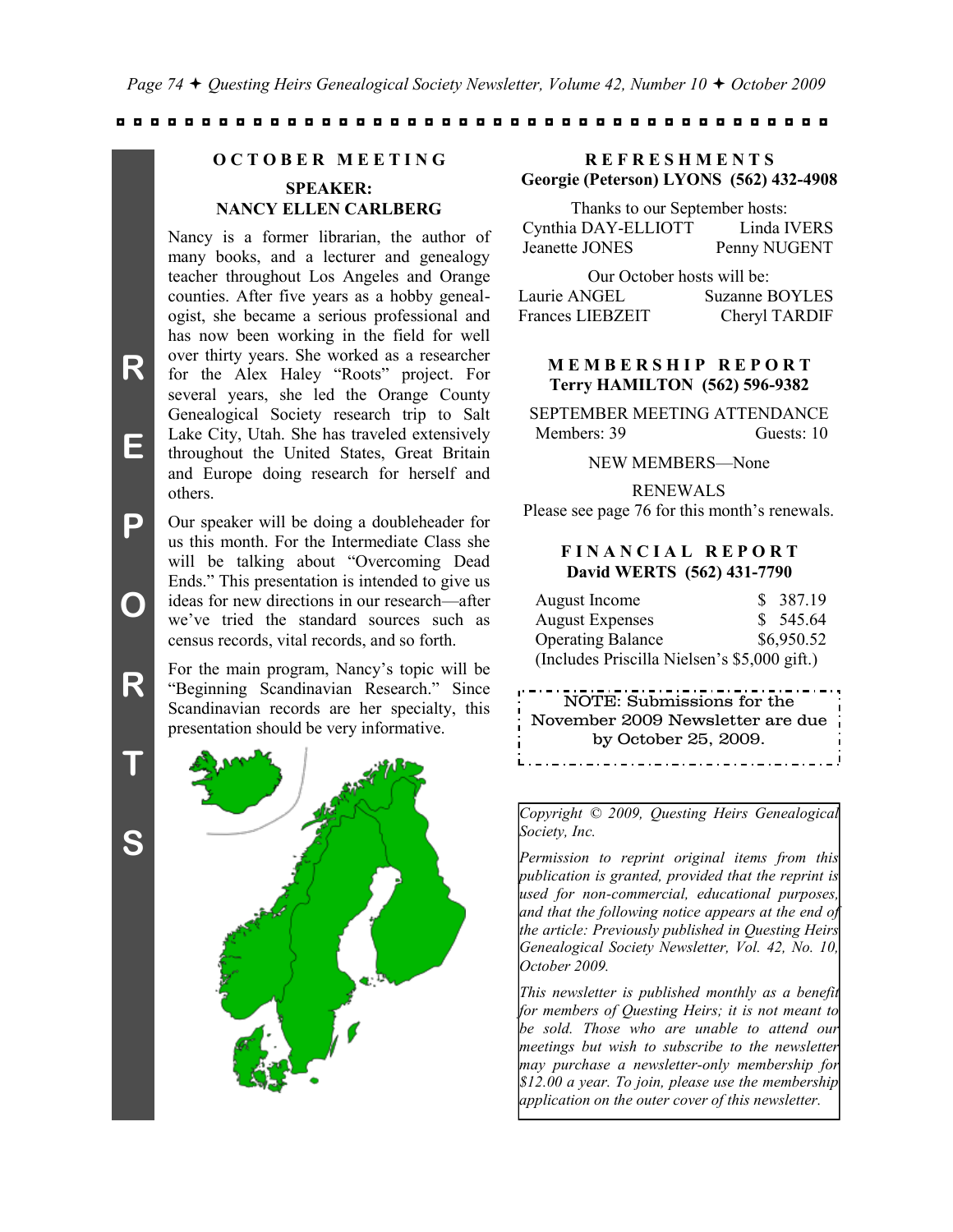## **UNRECOGNIZED TREASURE IN HOSPITAL RECORDS by Colleen Fitzpatrick, PhD**

Medical records are some of the most underused resources in genealogy. While recent medical records are not available to the general public for privacy reasons, many older records are available on microfilm through the Family History Library. A keyword search on "medical records" on the Library website at [www.familysearch.org,](http://www.familysearch.org/) yields over 1800 hits, including English, Irish, Scottish, French, Danish, German, and American entries.

**C**

**O**

**M**

**M**

**E**

**N**

**T**

**A**

**R**

**Y**

Hospital admissions are medical records similar to census records. Since a census is normally taken every ten years, it provides data on the more stable aspects of a population. Since hospital admissions are recorded continually as patients are checked in, they offer information on the more transient aspects of a group. If someone came to a town during a year that was not a census year, he would not appear in the census for that town. However, if he was admitted to the local hospital, he would appear in its daily admission records even if he were in town for only a few hours. Census records are relatively easy to search since many have been transcribed and indexed by popular genealogical websites such as Ancestry.com, but very few admission records are available in electronic format and must be searched manually on microfilm. Because of the large number of records this can involve, searching for the possible admission of a specific individual can be equivalent to looking for the proverbial needle in a haystack.

Nevertheless, hospital admission records can be a much better source of information about a person than census records. For one thing, they provide much more data. Admission records give the name, age, gender, marital status, occupation and place of birth of an individual, but they may also provide his dates of admission, discharge or death, his location before he came to town, how long he had been in town, his disease, how long he had been sick, and the hour of his admission. While census records are notorious for mistakes with misspelled names, wrong ages, and missing family members, hospital admissions are surprisingly accurate because they were recorded by a doctor or educated clerk, familiar with local accents, and who could cross reference a new admission to a previous entry. When a census taker appeared at a residence, a person might not be present to give his own information, but upon admission to a hospital, you can bet he was there!

Sometimes an admission will include an important note. On April 6, 1857, at 5:15 pm, my great-great-grandfather Peter Fitzpatrick checked into Charity Hospital, New Orleans with a "contusion of the knee". His admission record told me that he had previously lived in New York before arriving in town in 1849, and that he was a widower born in Co. Louth, Ireland in 1826. This confirmed the only prior source we had of this information, his obituary fifty years later.

*Colleen Fitzpatrick, PhD is an award-winning author of three of the best-selling books in genealogy: Forensic Genealogy, DNA & Genealogy, and The Dead Horse Investigation: Forensic Photo Analysis for Everyone.*

## <u>ya an an an an an an an an an a</u> **SOME THINGS TO DO FOR FAMILY HISTORY MONTH**

- Write a biographical sketch and share it with your family.
	- Share someone else's life story.
	- Share a story from your youth with a child.
	- Record the history of your family heirlooms.
	- Take photos of items and make a scrapbook.
- Cook up some family recipes.
- Make copies of family photos.
- Pass out copies of family trees.
- <u> 1989 Paris Paris II de Americano de la provincia de la provincia de la provincia de la provincia de la prov</u>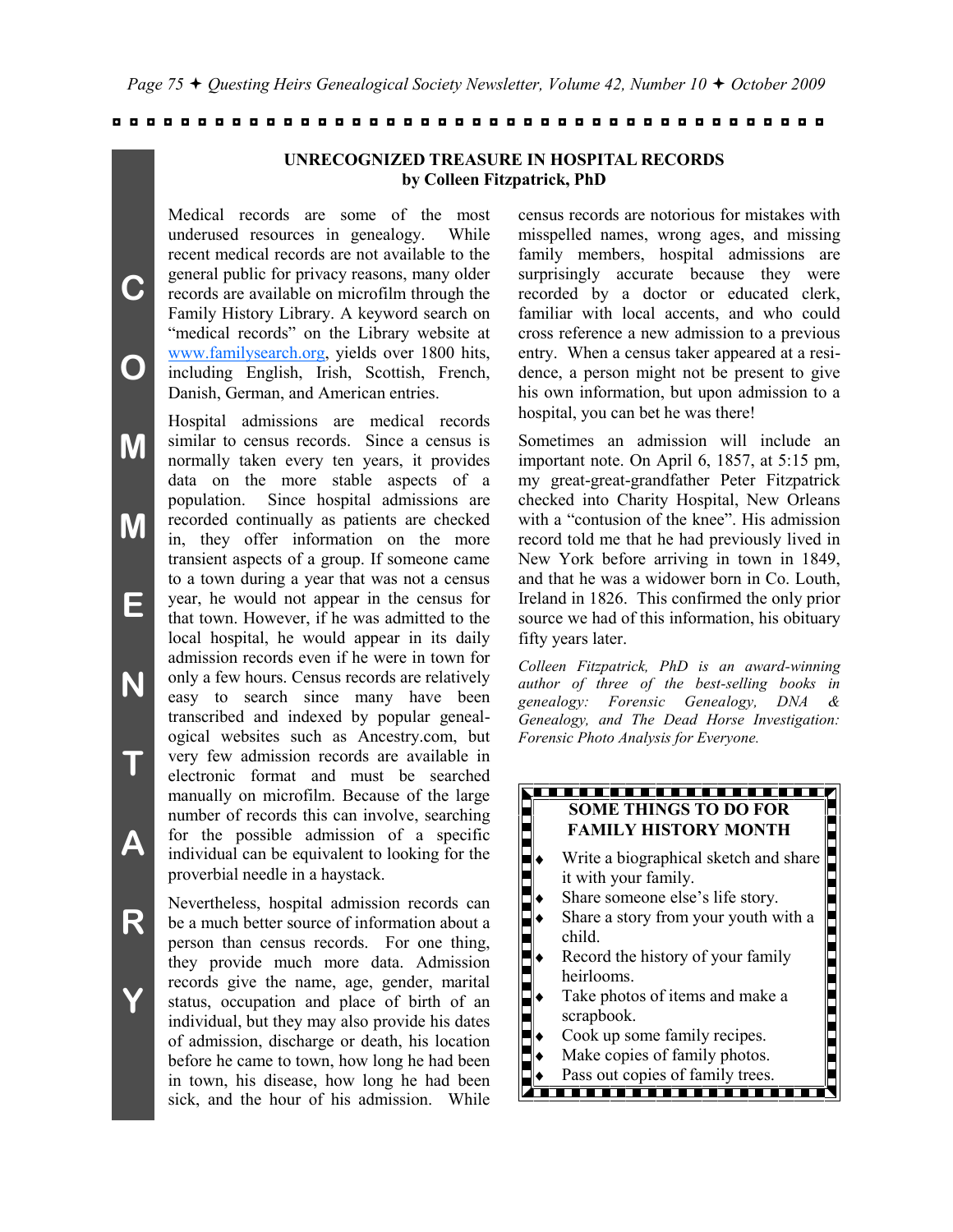## **PRESIDENT'S MESSAGE**

Hello again!

We are making a couple of adjustments to our schedule. Please note them as listed on the first page.

Here is news from the Ohio Genealogical Society (OGS). They are 50 years old and, until 31 December 2009, one full price membership entitles you to purchase a half-price membership for a friend or relative who is not currently a member of OGS.

A new lineage group has just been approved— Century Families of Ohio—that will honor ancestors first in Ohio from 1861 to 100 years prior to the current year, or year of application. In 2009, your ancestors would have had to be in Ohio by the end of 1909—in 2010, by 1910.

Contact OGS at ogs.org, 713 S. Main St., Mansfield, Ohio 44907-1644 or 419-756-7294

**Help Wanted!** We need a second person to collect Questing Heirs material in case one of them becomes ill, etc. Let me know if you are a collector!!

Those of you who were here at the last meeting heard Dave Werts, our Treasurer, speak of "sponsoring companies." Go to our website to see the opportunities companies provide to help fill our society's kitty. I just noticed that E-Scrip now includes Safeway, Von's and Von's Pavillions. Isn't that great!

I have the paper you need in order to sign up (or re-sign) for the Ralph's program if you don't have a computer. Give me a call, and I'll send it to you so you can take it to a cashier at the store.

We plan to have a new membership booklet the first of the year, BUT we need updates on e-mail addresses and the list of names and places you're researching. You'll be hearing more about this, but in the meantime, you can give the information to Terry Hamilton or John McCoy.

## **THIS MONTH'S RENEWALS**

| Dawn Alvarez          | Individual        | 9/10 |
|-----------------------|-------------------|------|
| Linda Artuso          | Contributing 9/10 |      |
| <b>Suzanne Boyles</b> | <b>LIFE</b>       |      |
| <b>Robert Collins</b> | Individual        | 9/10 |
| <b>Howard Davis</b>   | Family            | 9/10 |
| <b>Sally Davis</b>    | Family            | 9/10 |
| Aaron Day             | Contributing      | 9/10 |
| Cynthia Day-Elliott   | Individual        | 9/10 |
| Linda Donaldson       | Individual        | 9/10 |
| Jeri Everett          | Contributing      | 9/10 |
| Terry Hamilton        | Family            | 9/10 |
| MaryEmma Hargrave     | Individual        | 9/10 |
| Marie Hegwer          | Individual        | 9/10 |
| Harry Holgate         | Individual        | 9/10 |
| Sandra Hollandsworth  | Individual        | 9/10 |
| Jeanette Jones        | Sustaining        | 9/10 |
| Donald Krokus         | Contributing      | 9/10 |
| Barbara Lourtie       | Contributing      | 9/10 |
| Christina McKillip    | Individual        | 9/10 |
| Sandra Nissenson      | Individual        | 9/10 |
| Rellen Owen           | Individual        | 9/10 |
| Michael Owens         | Family            | 9/10 |
| <b>Carole Owens</b>   | Family            | 9/10 |
| <b>Rose Plesek</b>    | Individual        | 9/10 |
| Gary Reid             | Individual        | 9/10 |
| Liz Reidy             | Individual        | 9/10 |
| Linda Ryan            | Individual        | 9/10 |
| Susan Studebaker      | Individual        | 9/10 |
| Cheryl Tardif         | Individual        | 9/10 |
| David Werts           | Sustaining        | 9/10 |
| Maybelle West         | Individual        | 9/10 |
| Connie Williams       | Individual        | 9/10 |
| Louise Worthy         | Individual        | 9/10 |
| Christina Yanis       | Individual        | 9/10 |

#### **RESEARCH REQUESTS**

Let Liz know if you have information on any of these people.

- Scott Seymour of Illinois is looking for Elizabeth Laura Brennan Howe, 1912- 1997.
- Richard Spacer of Hawaii is looking for Mary, the wife of Waldo Pierce Decker, who died in Long Beach in 1964.
- Barbie Mienier of Texas is looking for John E. Haney (aka Grover Jones).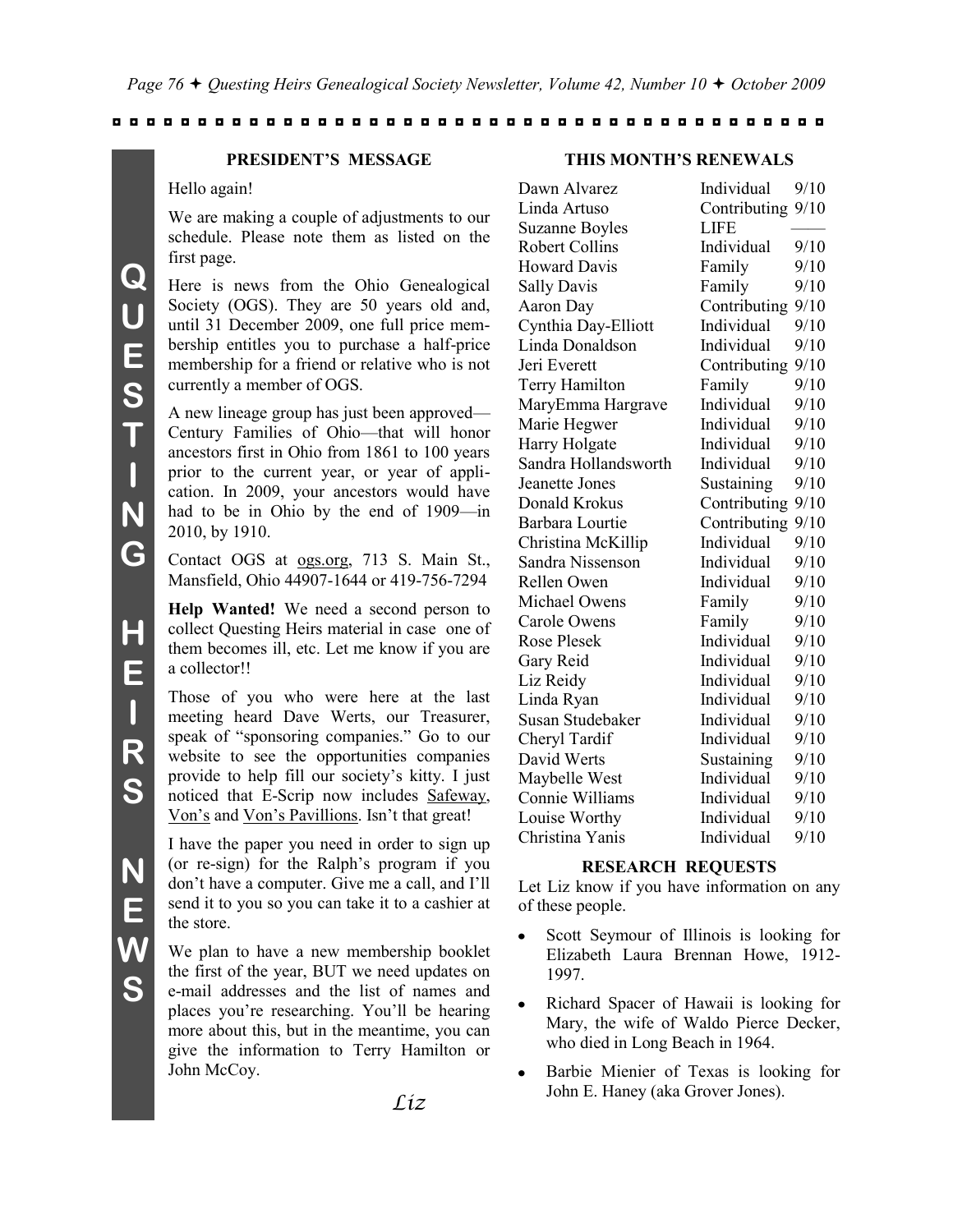#### **FINDING AND CITING GENEALOGICAL REFERENCES** by Mary Harrell-Sesniak

So you finally finished your family history and realize, oops, you were remiss in specifying sources.

Perhaps you used shortcuts such as citing a book with just a summary of the title, *History of Fairfield Co., Ohio,* instead of *History of Fairfield County, Ohio and representative citizens.* And most likely, if you did this, you also require the author and publishing data.

What should you do?

**M**

**E**

**T**

**H**

**O**

**D**

**S**

An easy solution is to search a library catalog. It doesn't have to be local—since larger ones have more resources. Here are some favorites:

- Allen County Public Library, Fort Wayne, Indiana
- Daughter's of the American Revolution,  $\bullet$ Washington, DC
- Clayton Library, Houston, Texas
- Family History [Library] Catalog, Salt Lake City, Utah
- Los Angeles Public Library, Los Angeles,  $\bullet$ California
- New York Public Library, New York, NY
- The Public Library of Cincinnati and  $\bullet$ Hamilton County, Cincinnati, Ohio
- You can also use Google Books to locate publication data. Or you could utilize WorldCat—a catalog website which locates resources in participating libraries, and also formats citations. You'll need to register, but it is free.

After searching, select the Cite/Export option at the upper right, and when the resulting window opens, select your desired style from APA, Chicago, Harvard, MLA or Turabian. Or, if you prefer, export the citation to RefWorks or an EndNote.

Make sure to add your favorite library catalog and WorldCat to your browser favorites.

Another tip for bibliophiles who love owning rare genealogy books is to set up a favorite search in online auction sites, but you can also

locate them using a book bot (an automated Web robot). Bots, such as Alibris or Bookfinder, search a variety of other book sites and locate the best deals!

*This Genealogy Tip previously appeared in the*  Rootsweb Review *of 9 Sep 2009, Vol. 12, No. 9.*

# **AVOID THE NEEDLESS LOSS OF FAMILY TREASURES**

by Rev. Charles Stanley, Retired

How often do priceless family treasures end up on the trash heap or selling for fifty cents at a yard sale, all because none of the younger generation knew the beautiful family stories associated with them? A grandparent dies and the youngsters come in to clean out the house. Who could have known that the lamp had been a fiftieth wedding anniversary gift from a great-grandmother, or that the inexpensive looking bric-a-brac had been a treasured wedding gift, lovingly carried from one residence to another for the past eighty years? Who would have guessed that grandmother remembered the day in 1923 when her father brought home the Alcoa Aluminum pot with lid, as a gift for her mother, and the special meals her mother had prepared in it when she was a little girl—it was just another pot the kids found in the kitchen cabinet.

In this age of computers and digital cameras, such heartbreaking stories are insanely unnecessary. While there is still time:

- 1. Ask older members of your family if they have items that are special to them. Find out why they are special (make notes). Who bought them? Where? Who has owned them? When and how did you come to have them? If possible, go from room to room, jogging memory by asking whether there are such items.
- 2. Open a "Family Inventory" file in your computer, with sub-folders for father and mother's side of the family.
- 3. Create a page to display a photo of each item and the story of its family history.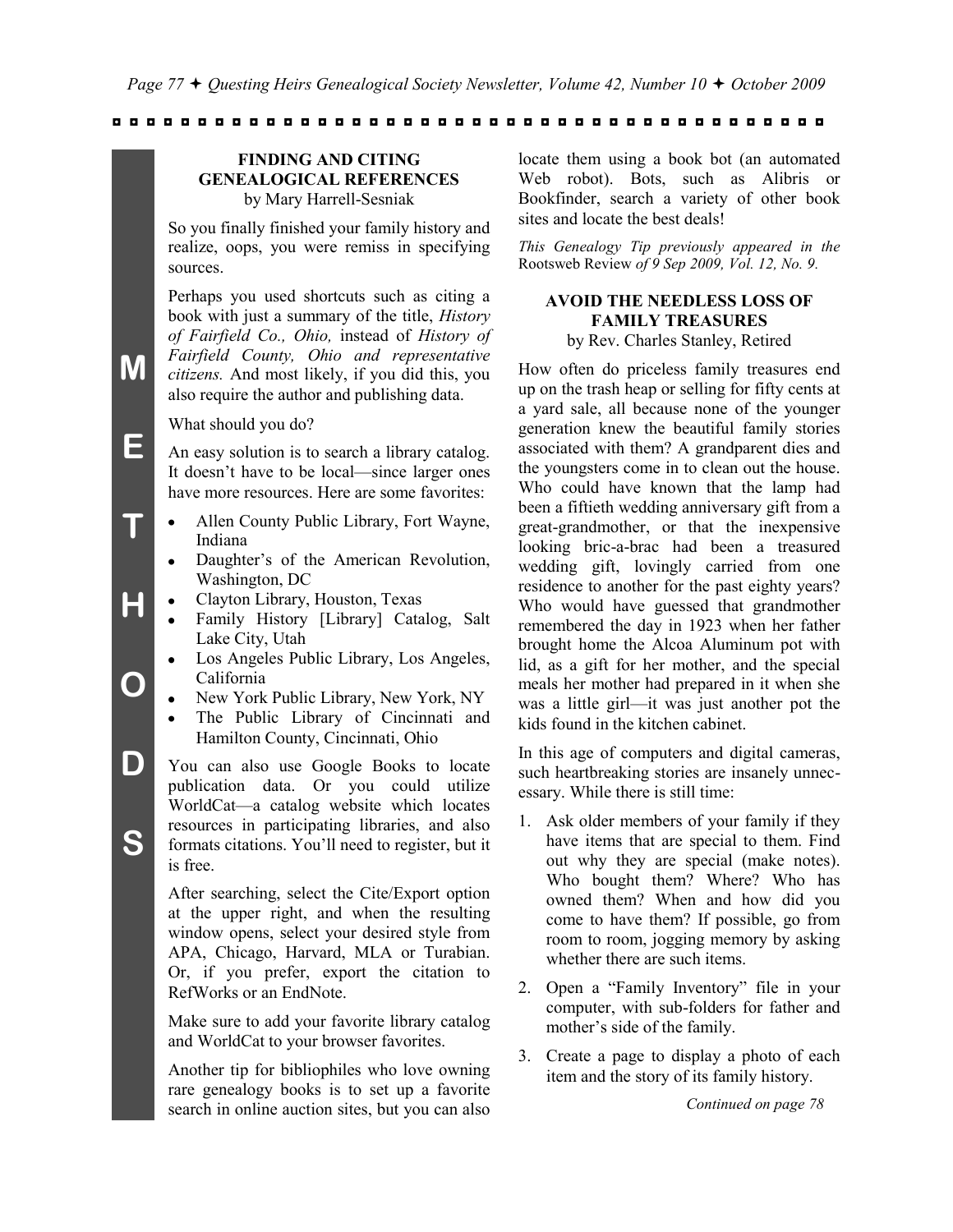#### **L.A. PUBLIC LIBRARY**

The Los Angeles Public Library has upgraded the availability of the Access Newspaper Archive database. It is now available to library users at home with their library card at the Los Angeles Public Library. The card is available free to all residents of California. According to their website, the database "contains tens of millions of searchable newspaper pages, dating as far back as the 1700s." This includes the Van Nuys News under its many title changes, as well as Long Beach, Pasadena and other local newspapers.

From http://www.lapl.org, one can click on Access the Databases in the center part of the page, which will lead to http://databases.lapl. org. The databases themselves are in alphabetical order and can be found by scrolling down the page.

- **H E** Readers can also check out the Genealogy & Local History Index database. It is available to all even without a library card. We have been doing all the in-depth indexing that used to be typed on cards for our Family History Index and Local History Index here for the last decade. In addition, we have begun transferring the indexing from the two card catalogs to this online database. It has doubled in size in less than two years.
	- *The above information was received from Michael Kirley, Genealogy Librarian at the LAPL.*

#### **WELSH WILLS & PROBATES**

The National Library of Wales (http:// www.llgc.org.uk) has made its collection of wills and administrations freely available online.

The following is from their website.

Wills, which were proved in the Welsh ecclesiastical courts before the introduction of Civil Probate on 11 January 1858, have been deposited in the Library. The old indexes produced by the courts themselves have now been replaced by a new online index. Free access is now available to digital images of the wills. At the moment no digital images are

available for Hawarden, Brecon or St Asaph pre 1660.

The covering dates of the surviving probate records are:

- Bangor: 1635-1858
- Brecon: 1543-1858
- Chester (Welsh wills): 1557-1858
- Hawarden: 1554-1858
- Llandaf: 1568-1857  $\bullet$
- St Asaph: 1565-1857
- St David's: 1556-1858

For the period after 1858 the Library has custody of register copy wills from 5 registries, covering all but one (Montgomeryshire) of the Welsh counties, and a full set of the annual index of all wills and administrations granted in England and Wales, known as the *Calendar of Grants*, from 1858 to 1972.

In addition to the official probate records, some wills and inventories and other papers associated with probate can be found in the consistory court papers filed with the diocesan records of the Church in Wales. Thousands of wills occur in the Library's collections of family, estate and personal papers; some of these may not survive in the official probate records, or may never have been proved, or may have been proved outside Wales. These can be searched through the online Archives and Manuscripts catalogue.

# <u>ನಿ</u>

*Continued from page 77…*

4. Include a line specifying who you wish the item to go to upon your demise, and make sure that both the owner and designee receive a copy of the page.

For the sake of your family's children for generations to come, don't allow your parents and grandparents to take their memories of treasured items into eternity with them.

*This article previously appeared in the* Rootsweb Review *of 9 Sep 2009, Vol. 12, No. 9.*

**E**

**W**

**O**

**N**

**T**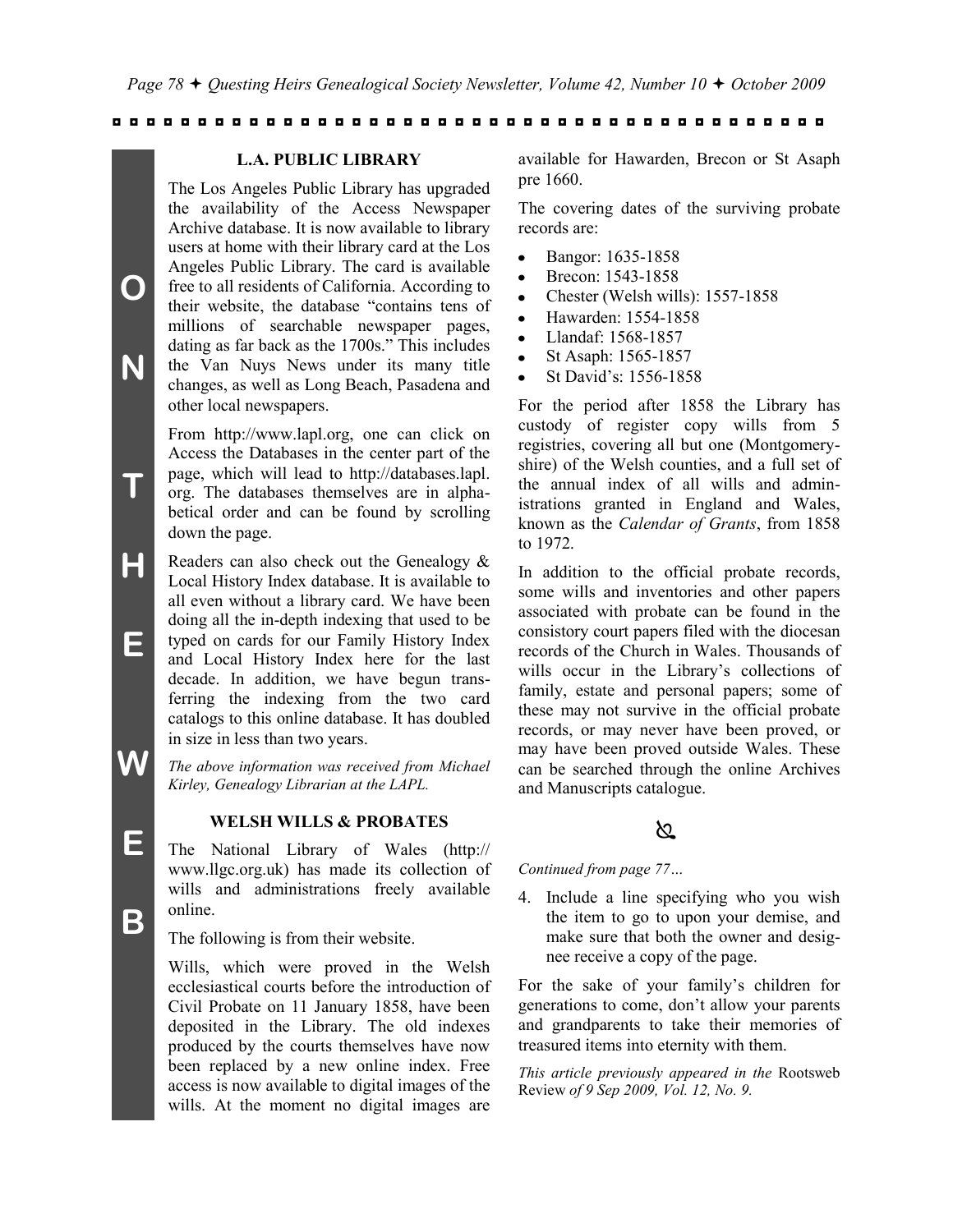#### **DROUIN COLLECTION**

Joseph Drouin founded the Drouin Genealogical Institute in 1899 and began publishing family books based on Canadian vital records. Eventually his son Gabriel took over for him. This collection represents the largest and most valuable French-Canadian family history resource available, including fifteen million records that record the history of Quebec families over three centuries.

In an agreement with the Drouin Genealogical Institute, Ancestry.com was granted a license to put the Collection online. However, in August the Institute took Ancestry.com into arbitration for not preparing a full and proper indexation of the Collection, and it had to be taken off-line. Fortunately for those doing French-Canadian research, the two parties have resolved their dispute, and Ancestry.com put the digital images back online Sept. 21.

## **O.C. CIVIL WAR VETS**

Questing Heirs' member Floyd Farrar has called our attention to a new book written by former Sons of Confederate Veterans Camp 1770 Orange County Commander, Gordon Bricken.

If you like Civil War history or would like to know where Orange County got a lot of its early leaders, you'll be fascinated by *Pioneers in Blue and Gray—Civil War Veterans in Orange County.* Bricken, former Mayor of Santa Ana and currently President of the Santa Ana North Rotary Club, is an excellent writer who objectively shows just how the OC became tied to the Civil War through its Civil War soldiers.

You'll learn about more than 1,000 Civil War veterans, including 741 Union and 97 Confederate, with roots to the OC. The book contains more than 280 biographies, many accompanied by photographs, as well as charts listing veterans' names, ranks, ages, military units and burial locations.

*The above comments are from a book review by Craig MacDonald, an Historian, Author and Army Veteran.*

#### **SWEDISH CHURCH RECORDS**

FamilySearch and Svensk Arkivinformation (SVAR), a division of the National Archives of Sweden, have launched an online indexing initiative to engage Swedish volunteers throughout the world to help create a highly searchable, free online index to the historic parish registers of Sweden—200 years of recorded Swedish history as documented in the Sweden church records—comprising over 400 million names.

For this project, FamilySearch will create digital images of the Sweden church records provided by SVAR. Volunteers worldwide will then use FamilySearch's web-based indexing tool to view the digital images and extract the desired information. That data will then be processed and published online in searchable indexes linked to the digital images. SVAR may charge a nominal fee to view or print the images.

*For more information, see Dick Eastman's blog of 21 Aug 2009 at http://blog.eogn.com.. Copyright © 2009 by Richard W. Eastman.*

#### **CHEROKEE RECORDS**

Documents describing tribal life among the Cherokee in their original homeland are being translated from an archaic German script thanks to funding from the tribe.

Hundreds of diaries, letters and other papers that recorded about 100 years of history between the Moravian missionaries and their Cherokee hosts are the only known account of daily life in the Indian nation before the U.S. government uprooted the tribe in 1838 from what is now North Carolina, Tennessee and Georgia.

"They're telling the story from within the Cherokee mission," said Jack Baker, a Cherokee Nation tribal council member, who added such detail is available nowhere else. "It's their viewpoint, but it's an eyewitness account to what's happening with the Nation."

*This article in Dick Eastman's blog of 8 Sep 2009 referenced one in the Ledger-Enquirer, Winston-Salem, NC.*